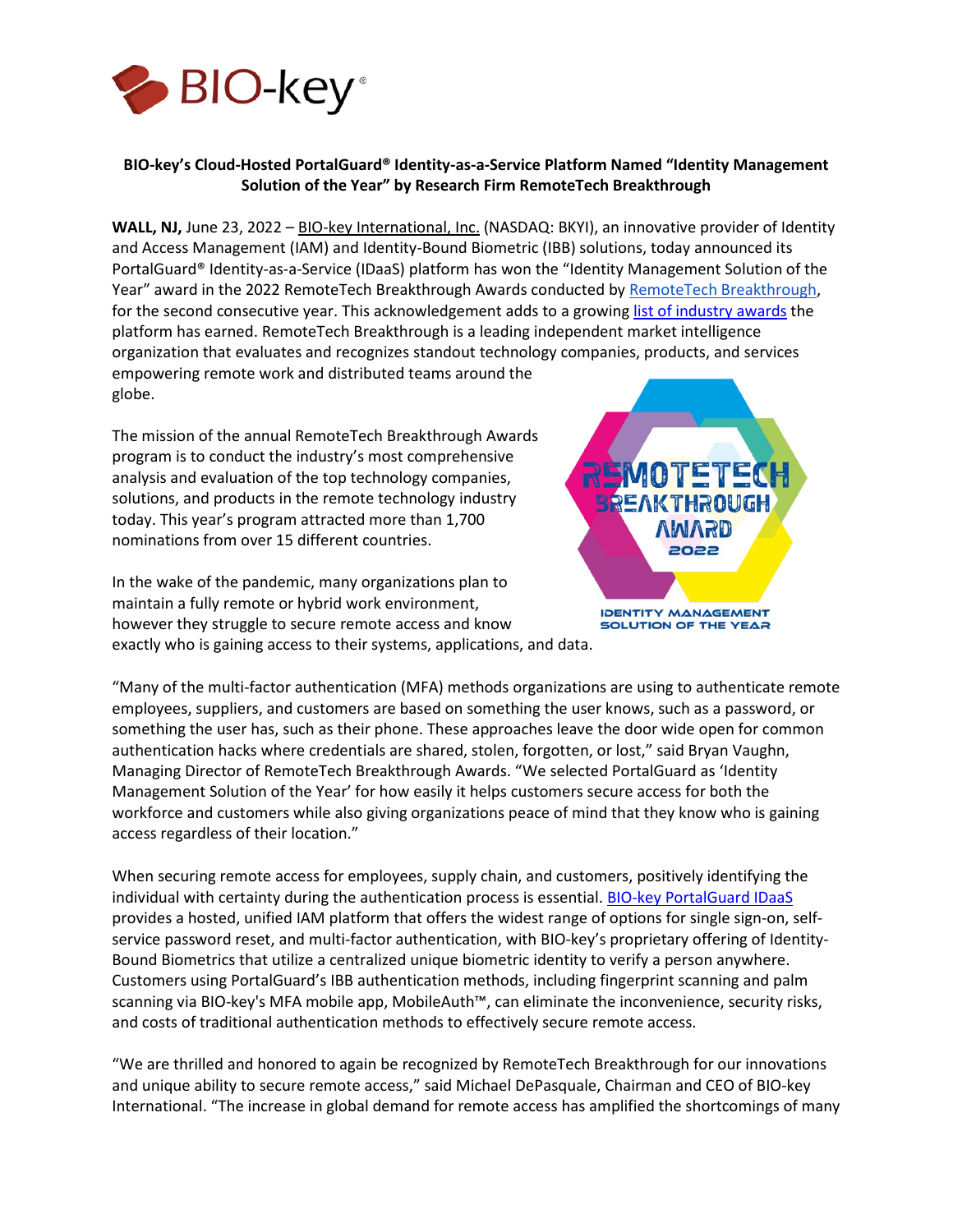IAM solutions unable to go beyond passwords and devices to verify the person behind every authentication. In contrast, PortalGuard offers customers the flexibility to utilize a range of factors, including Identity-Bound Biometrics, to secure access for all their users and address their core IAM requirements."

For over 20 years, PortalGuard has been trusted by customers across multiple industries, including education, healthcare, manufacturing, finance, and government, to secure remote access, reduce password-related help desk calls by up to 95%, eliminate passwords, prevent phishing attacks, meet cyber insurance requirements, and improve productivity for the IT team.

To learn more about BIO-key PortalGuard IDaaS please [visit BIO-key's website.](https://www.bio-key.com/portalguard/)

## **About BIO-key International, Inc. [\(www.BIO-key.com\)](http://www.bio-key.com/)**

BIO-key has over two decades of expertise in providing authentication technology for thousands of organizations and millions of users and is revolutionizing authentication with biometric-centric, multifactor identity and access management (IAM) solutions, including its PortalGuard IAM solution, that provides convenient and secure access to devices, information, applications, and high-value transactions. BIO-key's patented software and hardware solutions, with industry leading biometric capabilities, enable large-scale on-premises and cloud-based Identity-as-a-Service (IDaaS) solutions, as well as customized enterprise solutions.

## **About RemoteTech Breakthrough**

Part o[f Tech Breakthrough,](https://techbreakthrough.com/) a leading market intelligence and recognition platform for global technology innovation and leadership, the RemoteTech Breakthrough Awards program is devoted to honoring excellence in technologies, services, companies, and products that empower remote work and distributed teams around the globe. The RemoteTech Breakthrough Awards program provides a forum for public recognition around the achievements of technology companies and solutions in categories including messaging & communication, project management, virtual events, team collaboration, virtual offices, collaborative design and more. For more information visit [RemoteTechBreakthrough.com.](http://www.remotetechbreakthrough.com/)

### **BIO-key Safe Harbor Statement**

All statements contained in this press release other than statements of historical facts are "forwardlooking statements" as defined in the Private Securities Litigation Reform Act of 1995 (the "Act"). The words "estimate," "project," "intends," "expects," "anticipates," "believes," and similar expressions are intended to identify forward-looking statements. Such forward-looking statements are made based on management's beliefs, as well as assumptions made by, and information currently available to, management pursuant to the "safe harbor" provisions of the Act. These statements are not guarantees of future performance or events and are subject to risks and uncertainties that may cause actual results to differ materially from those included within or implied by such forward-looking statements. These risks and uncertainties include, without limitation, our history of losses and limited revenue; our ability to raise additional capital; our ability to protect our intellectual property; changes in business conditions; changes in our sales strategy and product development plans; changes in the marketplace; continued services of our executive management team; security breaches; competition in the biometric technology industry; market acceptance of biometric products generally and our products under development; the duration and severity of the current coronavirus COVID-19 pandemic and its effect on our business operations, sales cycles, personnel, and the geographic markets in which we operate; delays in the development of products and statements of assumption underlying any of the foregoing as well as other factors set forth under the caption see "Risk Factors'' in our Annual Report on Form 10-K